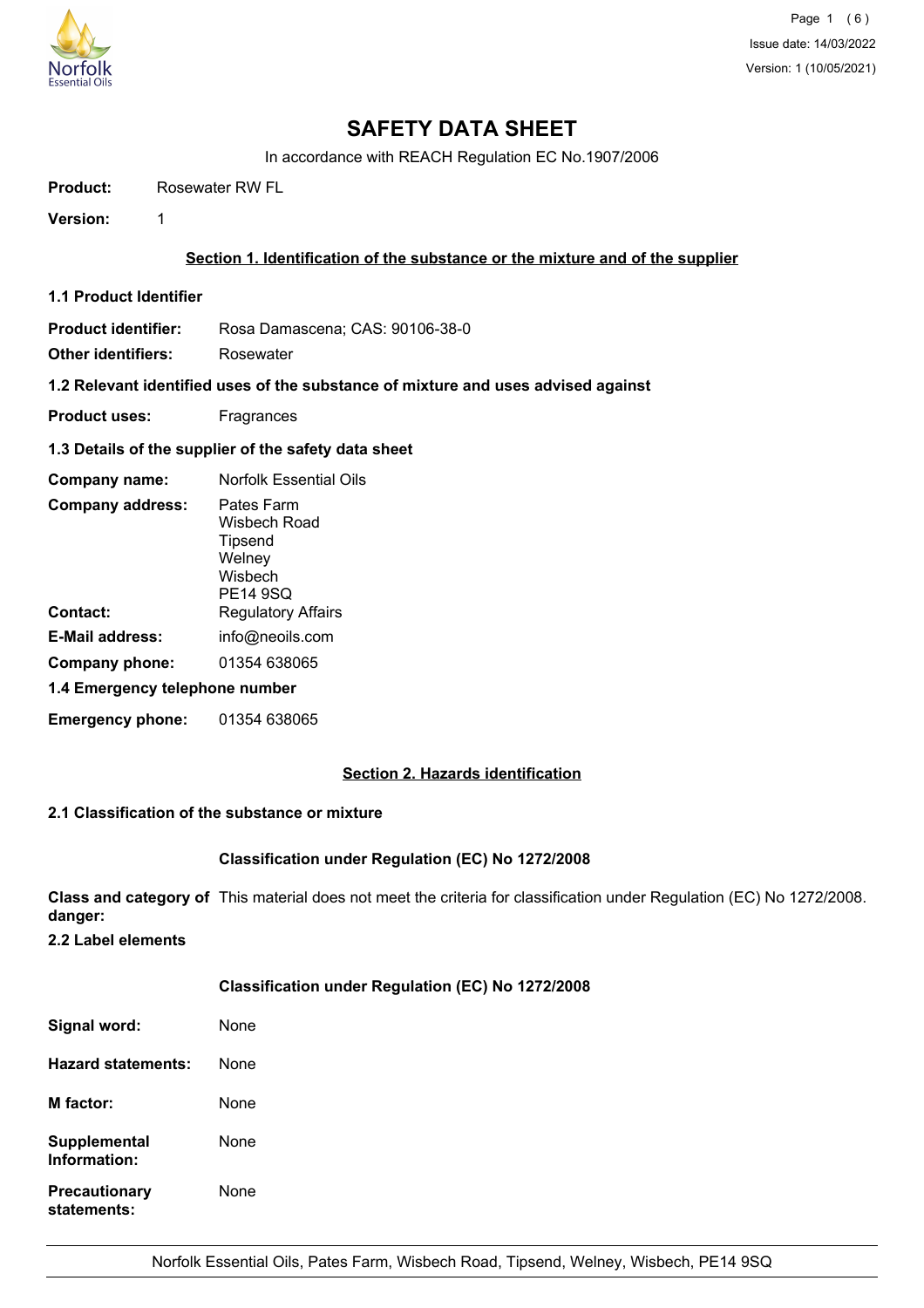

Page 2 (6) Issue date: 14/03/2022 Version: 1 (10/05/2021)

## **SAFETY DATA SHEET**

In accordance with REACH Regulation EC No.1907/2006

| <b>Product:</b>   | Rosewater RW FL |
|-------------------|-----------------|
| <b>Version:</b>   | 1               |
| Pictograms:       | None            |
| 2.3 Other hazards |                 |
| Other hazards:    | None            |

## **Section 3. Composition / information on ingredients**

**3.1 Substances**

**Product identifier:** Rosa Damascena; CAS: 90106-38-0

## **Section 4. First-aid measures**

#### **4.1 Description of first aid measures**

| Inhalation:           | Remove from exposure site to fresh air, keep at rest, and obtain medical attention.                            |
|-----------------------|----------------------------------------------------------------------------------------------------------------|
| Eye exposure:         | Flush immediately with water for at least 15 minutes. Contact physician if symptoms persist.                   |
| <b>Skin exposure:</b> | Remove contaminated clothes. Wash thoroughly with soap and water. Contact physician if<br>irritation persists. |
| Ingestion:            | Rinse mouth with water and obtain medical attention.                                                           |

#### **4.2 Most important symptoms and effects, both acute and delayed**

None expected, see Section 4.1 for further information.

#### **4.3 Indication of any immediate medical attention and special treatment needed**

None expected, see Section 4.1 for further information.

## **SECTION 5: Firefighting measures**

#### **5.1 Extinguishing media**

Suitable media: Carbon dioxide, Dry chemical, Foam.

## **5.2 Special hazards arising from the substance or mixture**

In case of fire, may be liberated: Carbon monoxide, Unidentified organic compounds.

## **5.3 Advice for fire fighters:**

In case of insufficient ventilation, wear suitable respiratory equipment.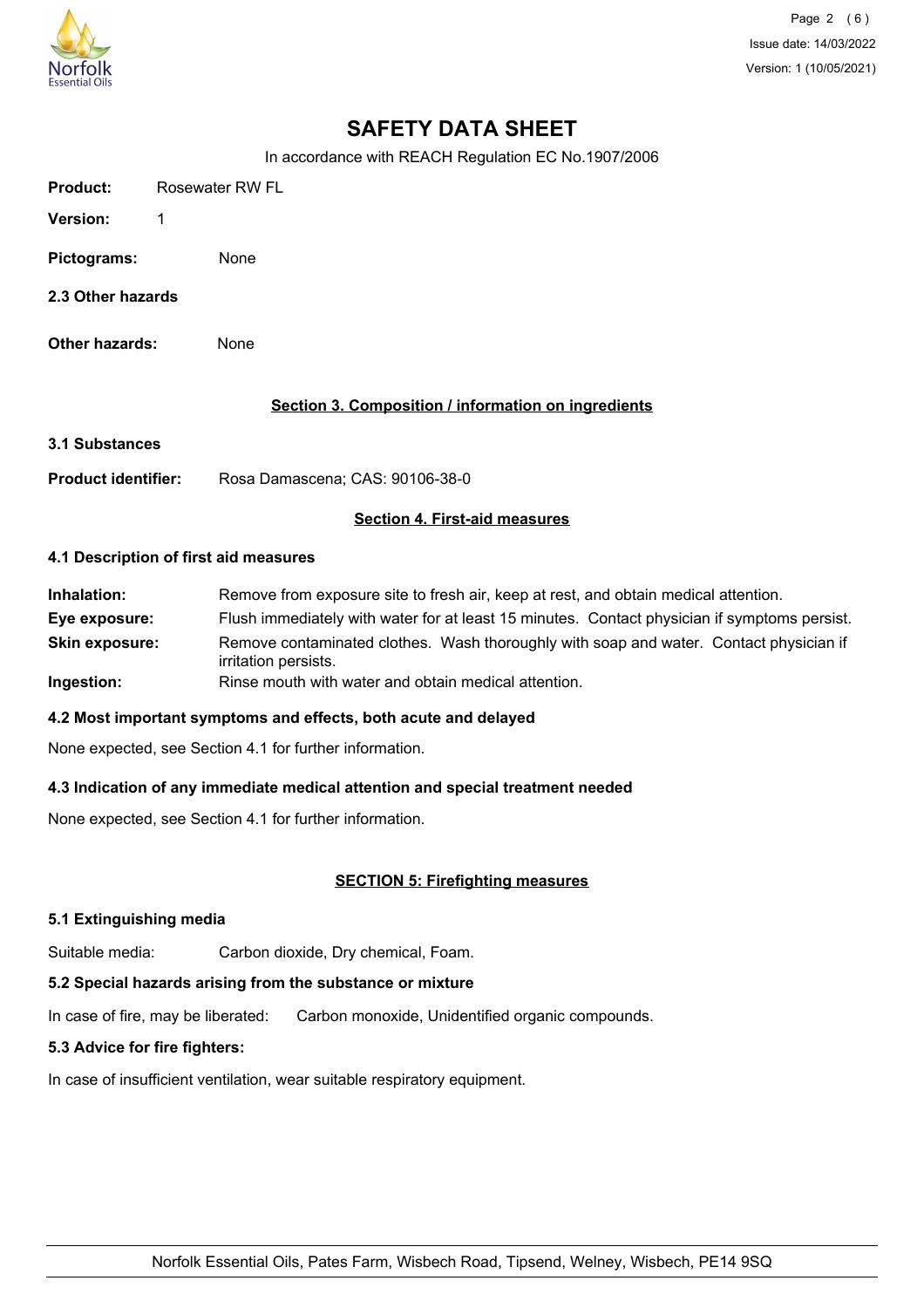

Page 3 (6) Issue date: 14/03/2022 Version: 1 (10/05/2021)

## **SAFETY DATA SHEET**

In accordance with REACH Regulation EC No.1907/2006

**Product:** Rosewater RW FL

**Version:** 1

## **Section 6. Accidental release measures**

#### **6.1 Personal precautions, protective equipment and emergency procedures:**

Avoid inhalation. Avoid contact with skin and eyes. See protective measures under Section 7 and 8.

#### **6.2 Environmental precautions:**

Keep away from drains, surface and ground water, and soil.

#### **6.3 Methods and material for containment and cleaning up:**

Remove ignition sources. Provide adequate ventilation. Avoid excessive inhalation of vapours. Contain spillage immediately by use of sand or inert powder. Dispose of according to local regulations.

#### **6.4 Reference to other sections:**

Also refer to sections 8 and 13.

## **Section 7. Handling and storage**

#### **7.1 Precautions for safe handling:**

Keep away from heat, sparks, open flames and hot surfaces. - No smoking. Use personal protective equipment as required. Use in accordance with good manufacturing and industrial hygiene practices. Use in areas with adequate ventilation Do not eat, drink or smoke when using this product.

## **7.2 Conditions for safe storage, including any incompatibilities:**

Store in a well-ventilated place. Keep container tightly closed. Keep cool. Ground/bond container and receiving equipment. Use explosion-proof electrical, ventilating and lighting equipment. Use only non-sparking tools. Take precautionary measures against static discharge.

#### **7.3 Specific end use(s):**

Fragrances: Use in accordance with good manufacturing and industrial hygiene practices.

## **Section 8. Exposure controls/personal protection**

#### **8.1 Control parameters**

Workplace exposure limits: Not Applicable

## **8.2 Exposure Controls**

#### **Eye / Skin Protection**

Wear protective gloves/eye protection/face protection

#### **Respiratory Protection**

Under normal conditions of use and where adequate ventilation is available to prevent build up of excessive vapour, this material should not require special engineering controls. However, in conditions of high or prolonged use, or high temperature or other conditions which increase exposure, the following engineering controls can be used to minimise exposure to personnel: a) Increase ventilation of the area with local exhaust ventilation. b) Personnel can use an approved, appropriately fitted respirator with organic vapour cartridge or canisters and particulate filters. c) Use closed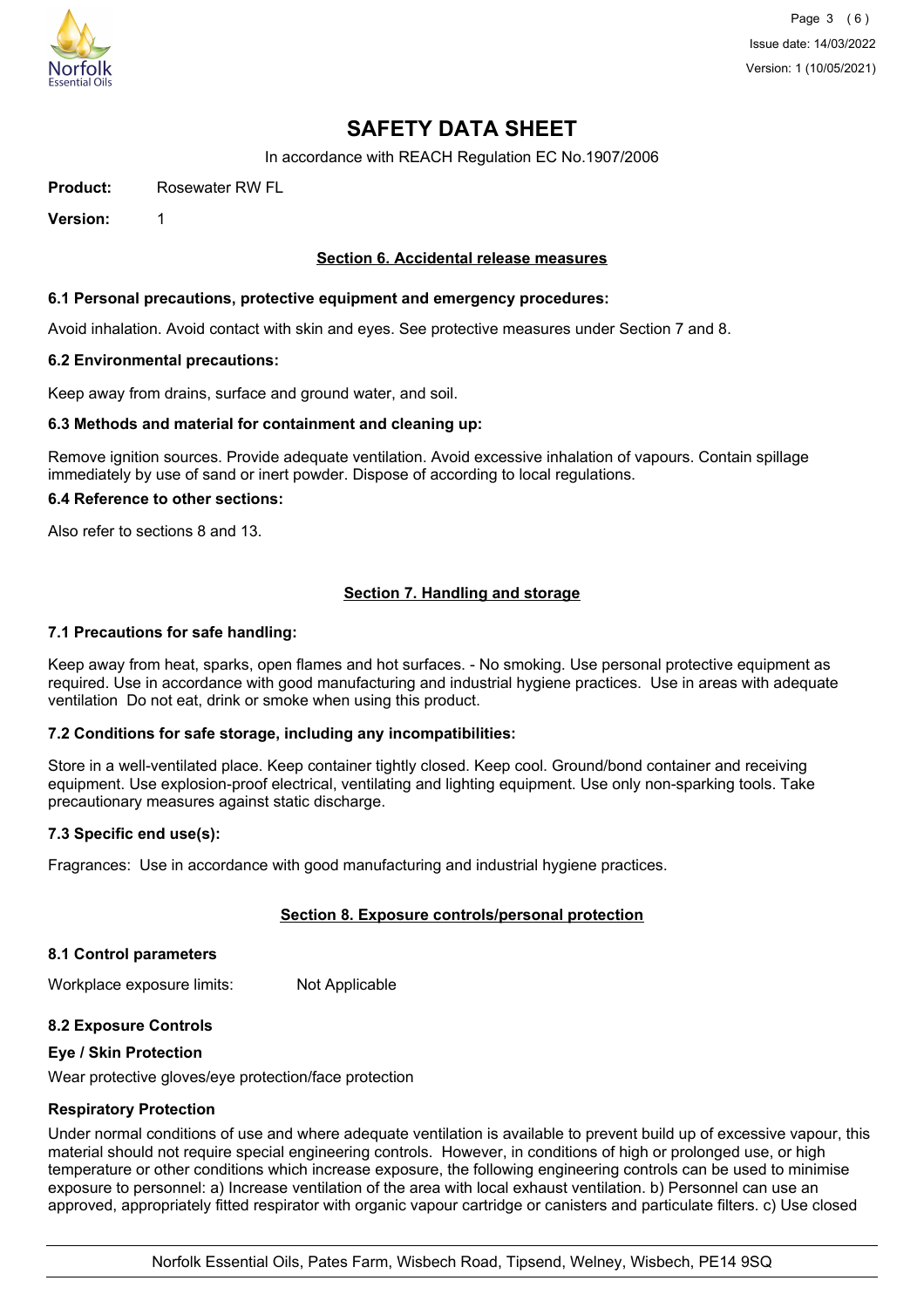

Page 4 (6) Issue date: 14/03/2022 Version: 1 (10/05/2021)

## **SAFETY DATA SHEET**

In accordance with REACH Regulation EC No.1907/2006

**Product:** Rosewater RW FL

**Version:** 1

systems for transferring and processing this material.

Also refer to Sections 2 and 7.

## **Section 9. Physical and chemical properties**

## **9.1 Information on basic physical and chemical properties**

| Appearance:                                   | Not determined                               |
|-----------------------------------------------|----------------------------------------------|
| Odour:                                        | Not determined                               |
| <b>Odour threshold:</b>                       | Not determined                               |
| pH:                                           | Not determined                               |
| Melting point / freezing point:               | Not determined                               |
| Initial boiling point / range:                | Not determined                               |
| Flash point:                                  | $>$ 100 °C                                   |
| <b>Evaporation rate:</b>                      | Not determined                               |
| Flammability (solid, gas):                    | Not determined                               |
| Upper/lower flammability or explosive limits: | Product does not present an explosion hazard |
| Vapour pressure:                              | Not determined                               |
| Vapour density:                               | Not determined                               |
| <b>Relative density:</b>                      | Not determined                               |
| Solubility(ies):                              | Not determined                               |
| Partition coefficient: n-octanol/water:       | Not determined                               |
| Auto-ignition temperature:                    | Not determined                               |
| <b>Decomposition temperature:</b>             | Not determined                               |
| <b>Viscosity:</b>                             | Not determined                               |
| <b>Explosive properties:</b>                  | Not expected                                 |
| <b>Oxidising properties:</b>                  | Not expected                                 |
| 9.2 Other information:                        | None available                               |

#### **Section 10. Stability and reactivity**

## **10.1 Reactivity:**

Presents no significant reactivity hazard, by itself or in contact with water.

## **10.2 Chemical stability:**

Good stability under normal storage conditions.

## **10.3 Possibility of hazardous reactions:**

Not expected under normal conditions of use.

## **10.4 Conditions to avoid:**

Avoid extreme heat.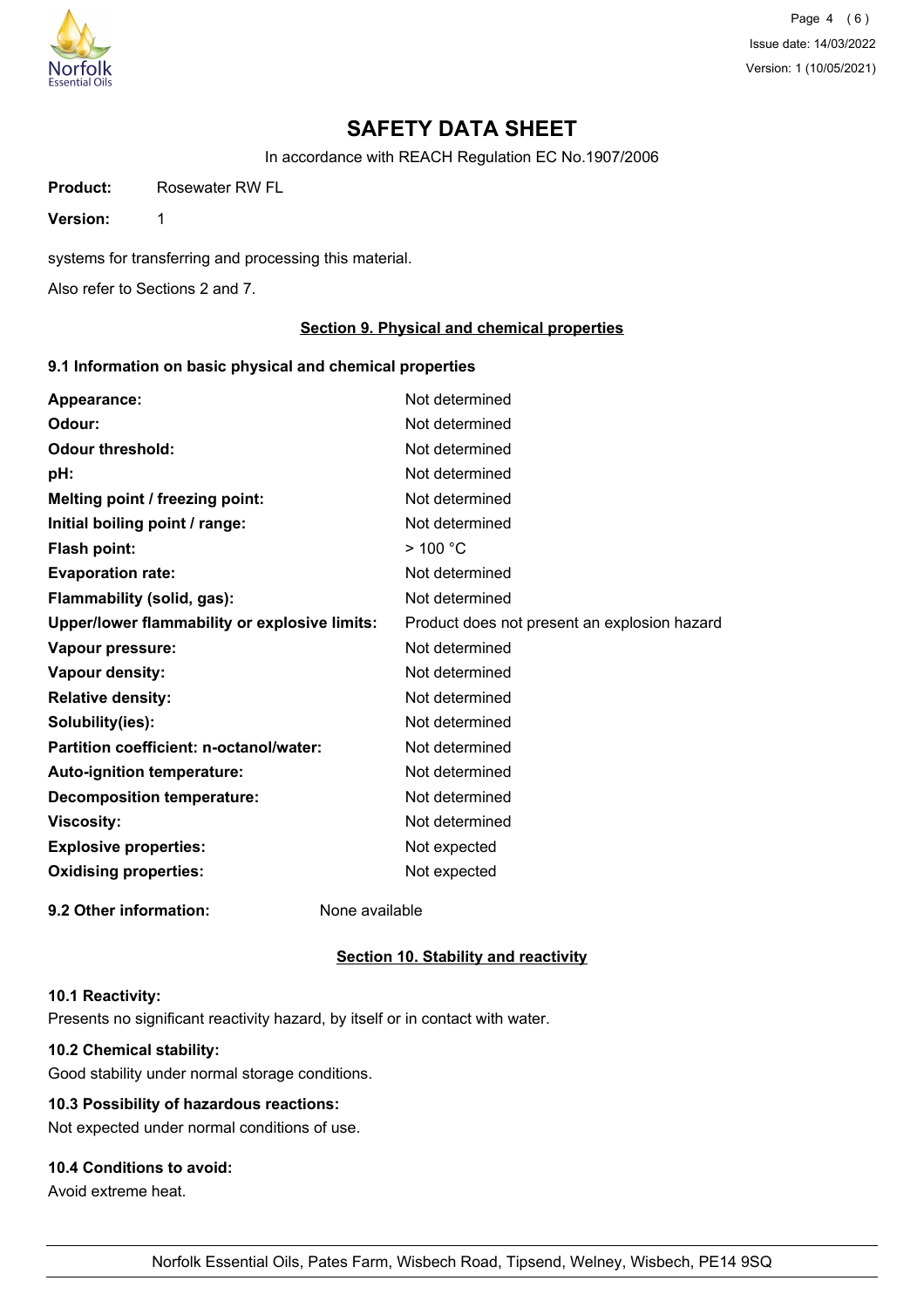

Page 5 (6) Issue date: 14/03/2022 Version: 1 (10/05/2021)

## **SAFETY DATA SHEET**

In accordance with REACH Regulation EC No.1907/2006

**Product:** Rosewater RW FL

**Version:** 1

**10.5 Incompatible materials:**

Avoid contact with strong acids, alkalis or oxidising agents.

## **10.6 Hazardous decomposition products:**

Not expected.

## **Section 11. Toxicological information**

## **11.1 Information on toxicological effects**

This material does not meet the criteria for classification for health hazards under Regulation (EC) No 1272/2008.

| <b>Acute Toxicity:</b>                    | Based on available data the classification criteria are not met. |
|-------------------------------------------|------------------------------------------------------------------|
| <b>Acute Toxicity Oral</b>                | Not Applicable                                                   |
| <b>Acute Toxicity Dermal</b>              | Not Applicable                                                   |
| <b>Acute Toxicity Inhalation</b>          | Not Available                                                    |
| <b>Skin corrosion/irritation:</b>         | Based on available data the classification criteria are not met. |
| Serious eye damage/irritation:            | Based on available data the classification criteria are not met. |
| <b>Respiratory or skin sensitisation:</b> | Based on available data the classification criteria are not met. |
| Germ cell mutagenicity:                   | Based on available data the classification criteria are not met. |
| Carcinogenicity:                          | Based on available data the classification criteria are not met. |
| <b>Reproductive toxicity:</b>             | Based on available data the classification criteria are not met. |
| <b>STOT-single exposure:</b>              | Based on available data the classification criteria are not met. |
| <b>STOT-repeated exposure:</b>            | Based on available data the classification criteria are not met. |
| <b>Aspiration hazard:</b>                 | Based on available data the classification criteria are not met. |

## **Information about hazardous ingredients in the mixture**

Not Applicable

Refer to Sections 2 and 3 for additional information.

## **Section 12. Ecological information**

| 12.1 Toxicity:                      | Not available |
|-------------------------------------|---------------|
| 12.2 Persistence and degradability: | Not available |
| 12.3 Bioaccumulative potential:     | Not available |
| 12.4 Mobility in soil:              | Not available |
|                                     |               |

## **12.5 Results of PBT and vPvB assessment:**

This substance does not meet the PBT/vPvB criteria of REACH, annex XIII.

**12.6 Other adverse effects:** Not available

## **Section 13. Disposal considerations**

**13.1 Waste treatment methods:**